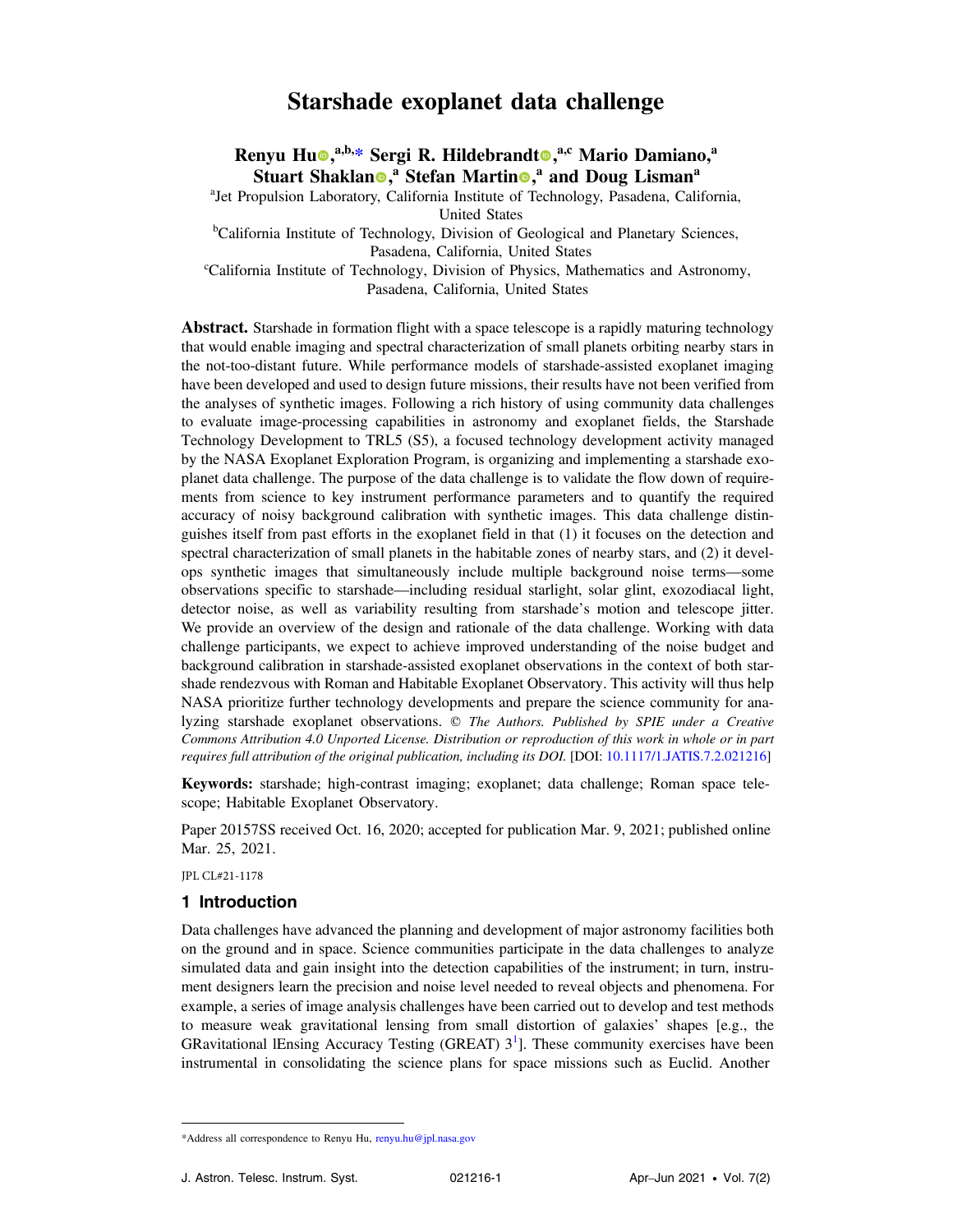prominent example is the data challenges organized by the teams of  $LIGO-Virgo<sup>2</sup>$  $LIGO-Virgo<sup>2</sup>$  $LIGO-Virgo<sup>2</sup>$  and  $LISA<sup>2</sup>$ which helped quantify the measurement precision needed to detect gravitational waves and inform the development of these experiments. Data challenges have also advanced many exoplanet projects. For example, a radial velocity fitting challenge was conducted to find the most efficient ways to extract planetary signals embedded in stellar noises.<sup>[3,4](#page-7-0)</sup> For another example, a carefully planned data challenge has helped resolve discrepancies among groups in their data reduction and analysis approaches in exoplanet transit observations with Spitzer.<sup>[5](#page-7-0)</sup>

More recently, community data challenges have been carried out to derive capabilities and inform instrument designs for the exoplanet science with Roman Space Telescope. $6.7$  Past efforts include a challenge to efficiently identify and analyze exoplanetary microlensing events from large datasets<sup>[8](#page-7-0)</sup> and the Roman Exoplanet Imaging Data Challenge.<sup>[9](#page-7-0),[10](#page-7-0)</sup> The latter, probably the first community data challenge for space-based exoplanet imaging, $\frac{11}{11}$  $\frac{11}{11}$  $\frac{11}{11}$  includes efforts to validate models of planetary reflected-light spectra at Roman's Coronagraph Instrument (CGI) wavelengths, to detect planets from simulated Roman images, and to determine planetary orbits from multi-epoch observations. The Roman Exoplanet Imaging Data Challenge has also explored enhanced planet detection and orbit determination capability with a starshade rendezvous at a late phase of the mission<sup>[12](#page-7-0)</sup> while still focusing on detecting Jupiter-sized planets. At the time of writing, the final results of the Roman Exoplanet Imaging Data Challenge have not been published; but the atmospheric modeling effort (as phase I of that effort) succeeded in establish-ing the ability to retrieve key atmospheric parameters from simulated planetary spectra.<sup>[9](#page-7-0)</sup>

Together with the development of the concepts of starshade rendezvous with Roman $^{12}$  $^{12}$  $^{12}$  and Habitable Exoplanet Observatory (HabEx),<sup>[13](#page-7-0)</sup> both involving a starshade, NASA's Exoplanet Exploration Program (ExEP) is executing the Starshade Technology Development Activity to TRL5 (S5) to rapidly mature the technology and close gaps in optical performance, formation flying, and mechanical precision and stability. Together with S5, ExEP has chartered a Science and Industry Partnership (SIP) to engage the broader science and technology communities during the execution of the S5 activity. A key recommendation that emerged from SIP meetings and discussions is to produce "a flow down of requirements from science to key performance parameters based on synthetic images (rather than scaling formulas only)" and "a plan for the starshade data challenge." Responding to the community recommendation, S5 is now organizing and implementing a Starshade Exoplanet Data Challenge.

The Starshade Exoplanet Data Challenge seeks to verify and improve the exoplanet yield estimates $14-17$  $14-17$  $14-17$  by using synthetic images that realistically capture instrumental effects due to the starshade and the telescope. With the completion of most of S5's technology milestones on instrument contrast,  $18,19$  solar glint,  $20$  and formation flying,  $21$  we can now simultaneously include in the images multiple sources of background and noise including residual starlight, solar glint, exozodiacal light, detector noise, as well as variability resulting from starshade's motion in formation flight and telescope's jitter. Many of these terms are specific to starshade observations; while some of them may be included in past exoplanet yield estimates,  $14-17$  $14-17$  $14-17$  the interplay of these terms of background and their noises can only be revealed and evaluated with the analyses of synthetic images.

A key science question that the Starshade Exoplanet Data Challenge is designed to answer is to what extent the background can be calibrated in the context of starshade-assisted exoplanet imaging. If the background is removed to its photon-noise limit, starshade rendezvous with Roman could provide nearly photon-limited spectroscopy of temperate and Earth-sized planets of F, G, and K stars <4 pc away, and HabEx could extend this capability to many more stars within 8 pc.<sup>[17](#page-7-0)</sup> To achieve these capabilities, the flux of exozodiacal light within the planet's point spread function (PSF) often needs to be calibrated to a precision better than  $1\%$  and the solar glint better than  $5\%$ .<sup>[17](#page-7-0)</sup> The challenges for photon-limited background calibration may come from the fact that the solar glint varies with the solar angle and the starshade's position and orientation<sup>[20](#page-7-0)</sup> and that an exoplanetary dust disk is likely inclined and may have structures created by dynamical interactions with embedded planets.<sup>[22,23](#page-7-0)</sup> Also, the expected use of slit-prism spectroscopy by Roman CGI may create complexity in spectral extraction together with the background. The Starshade Exoplanet Data Challenge will thus provide the opportunity to quantify the accuracy and precision of noisy background calibration for detection and spectral characterization of small exoplanets.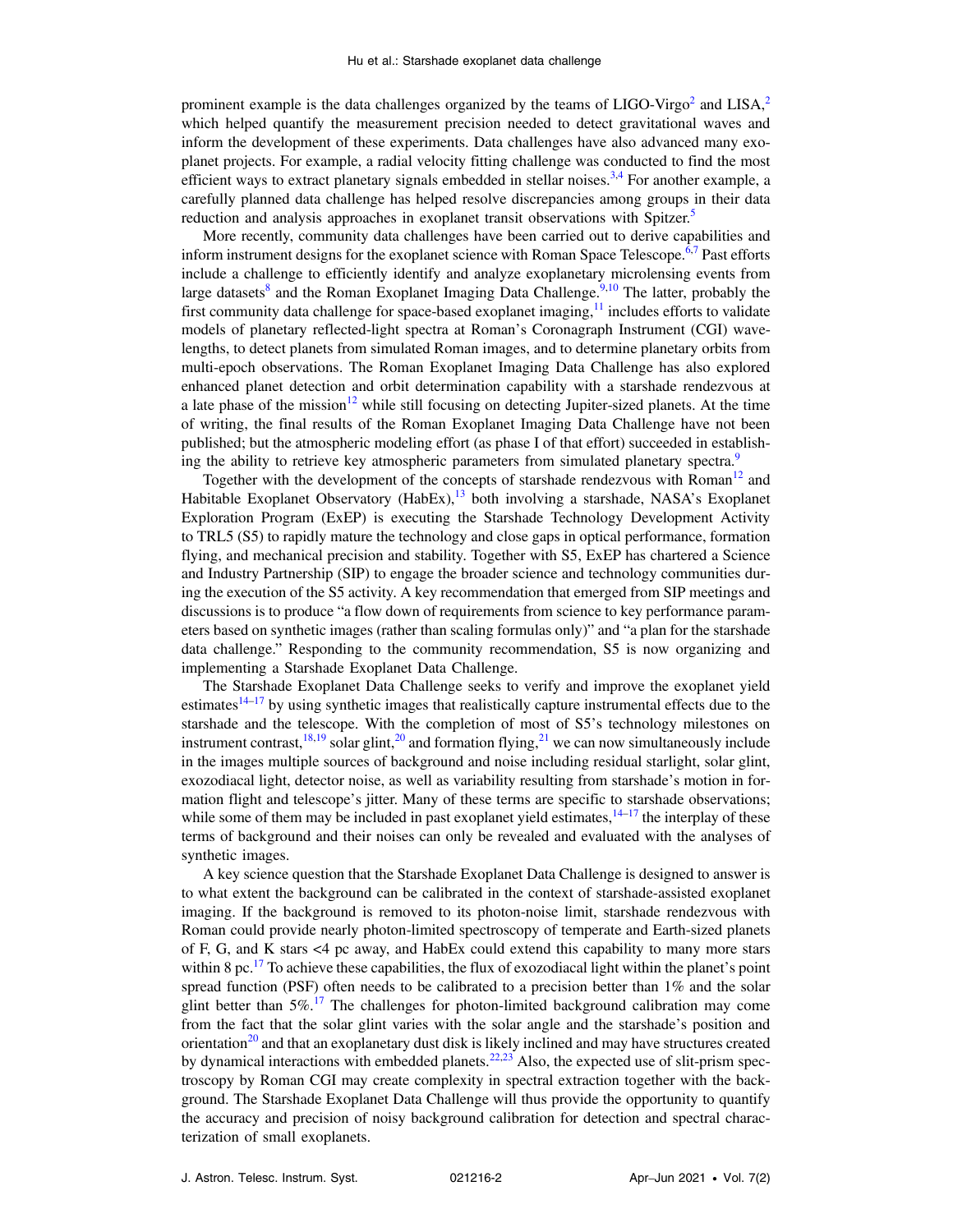<span id="page-2-0"></span>We expect the outcomes of the data challenge to help NASA identify and prioritize the areas of future technology development. As we assess the abilities to extract planets, dust structures, and their spectra from images that include varying levels of instrumental effects, we will improve our understanding of how critical the instrument performance parameters are. For example, we learn from signal-to-noise ratio calculations that an instrumental contrast of  $10^{-10}$  is likely not needed for many science observations with starshade rendezvous, whereas suppressing solar glint and other stray light sources is of paramount importance.<sup>[17](#page-7-0)</sup> The data challenge will tell us, with fidelity, how much performance would be lost if the contrast was  $10^{-9}$  and the brightness of solar glint was a few times higher than the current best estimate (CBE). To summarize, the Starshade Exoplanet Data Challenge is designed to validate the flow down of requirements from science to key performance parameters, quantify the required accuracy and precision of noisy background calibration, and prepare the science community for analyzing starshade exoplanet observations.

#### 2 Designs and Rationale of the Starshade Exoplanet Data Challenge

# 2.1 Overall Structure

Figure 1 shows the overall structure and workflow of the Starshade Exoplanet Data Challenge. S5 will simulate the images for the data challenge. The images will be generated with the Starshade Imaging Simulation Toolkit for Exoplanet Reconnaissance ( $SISTER<sup>24,25</sup>$ ), which takes into account the full two-dimensional nature of the astrophysical scene and the spatial variation of the PSF due to the optical diffraction from the starshade. The simulations adopt the nominal performance parameters from current S5 results, $18-21$  $18-21$  $18-21$  including the new optical edge coating that reduces the solar glint by a factor of  $10<sup>26</sup>$  $10<sup>26</sup>$  $10<sup>26</sup>$  Astrophysical and observational scenarios are selected to represent key science objectives of the well-studied starshade mission concepts, including Roman Rendezvous<sup>12</sup> and HabEx<sup>[13](#page-7-0)</sup> (Table [1](#page-3-0)). To explore these astrophysical and observational scenarios, as well as key instrument performance parameters (Table [2](#page-3-0)), approximately 400 images will be simulated.

Participating teams of the data challenge will then develop image-processing algorithms to test the ability to retrieve faint exoplanet signals from the synthetic images and quantify the precision of background calibration. The participating teams will attempt to determine from the images the number of the planets and their locations and brightness, as well as to extract the inclination, density, and potential structures in the exozodiacal dust disk. Estimating the uncertainties of these parameters are essential, because the resulting S/N would be compared with the S/N estimated from idealized exposure time calculators.<sup>[17](#page-7-0)</sup> With the simulated images of slit-prism spectroscopy for Roman and the data cubes of integral field spectroscopy for HabEx, the participating teams will also attempt to extract the planets' spectra. Results from the analyses will determine the detection limit of planets vis-à-vis instrument parameters and indicate how well image-processing algorithms can subtract the background to the photon-noise limit. These results will inform S5 of a realistic noise budget of starshade exoplanet observations and



Fig. 1 Overall structure and workflow of the starshade exoplanet data challenge.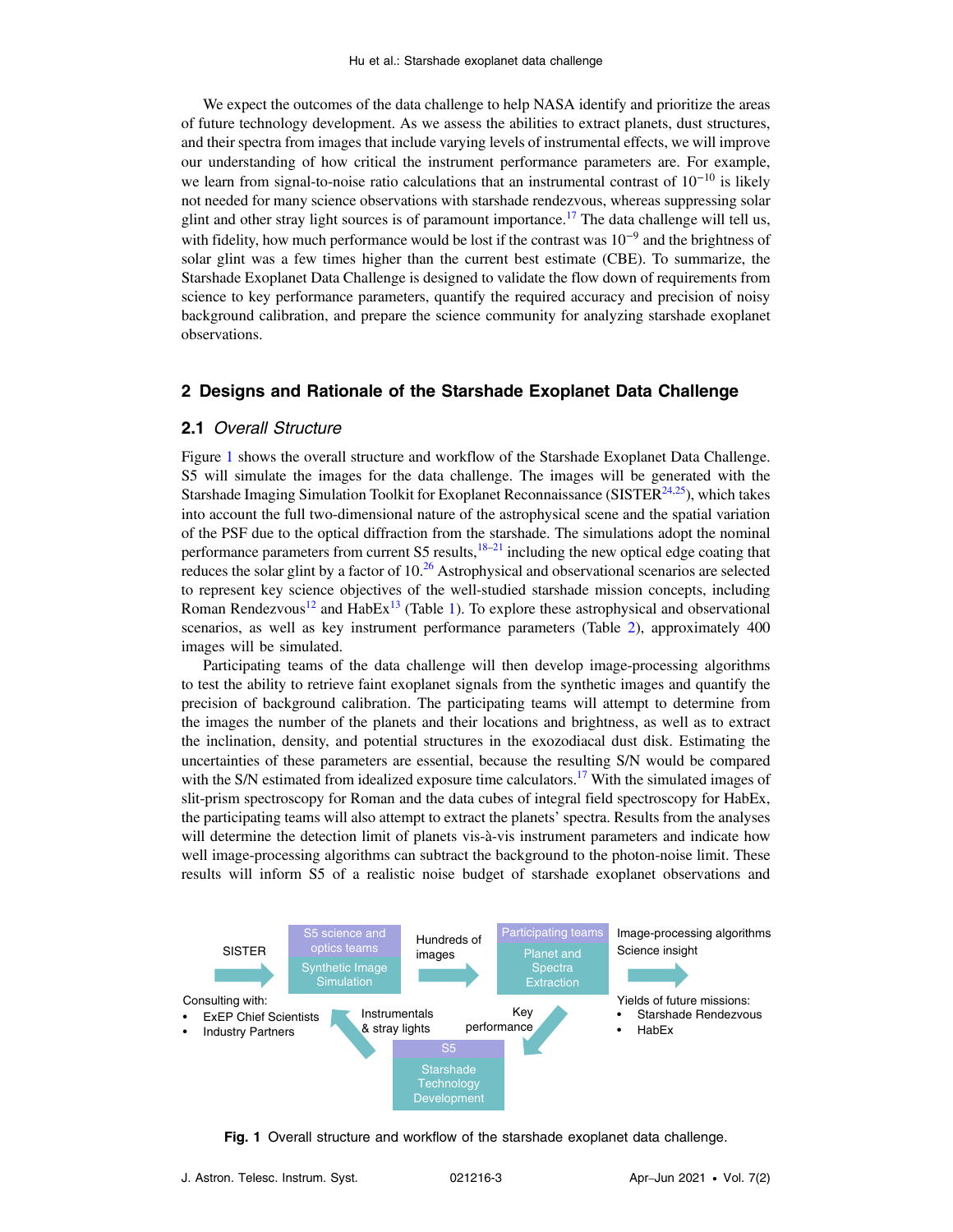| Star              | Exozodi                                                                          | <b>Planets</b>                                                     | Roman Rendezvous                                                                  | HabEx                                                        |
|-------------------|----------------------------------------------------------------------------------|--------------------------------------------------------------------|-----------------------------------------------------------------------------------|--------------------------------------------------------------|
| $\tau$ Ceti       | 3, 10, and 30 zodis $a$ ,<br>inclination 35 deg,<br>smooth versus clumpy         | Two super-Earths,<br>one hypothetical<br>1.0 – $R_{\oplus}$ planet | Imaging in blue <sup>a</sup> and<br>green <sup>a</sup> , spectroscopy<br>in green | Spectroscopy<br>0.3 to 1.0 $\mu$ m and<br>1.0 to 1.8 $\mu$ m |
| $\epsilon$ Indi A | 1, 3, and 10 zodis,<br>inclination 30 deg and<br>80 deg, smooth versus<br>clumpy | Multiple hypothetical<br>1.0 – $R_{\oplus}$ planets                | Imaging in blue and<br>green, spectroscopy<br>in green                            | Spectroscopy<br>0.3 to 1.0 $\mu$ m and<br>1.0 to 1.8 $\mu$ m |
| $\sigma$ Draconis | 1, 3, and 10 zodis,<br>inclination 30 deg and<br>80 deg, smooth versus<br>clumpy | Multiple hypothetical<br>1.6 – $R_{\oplus}$ planets                | Imaging in blue and<br>green, spectroscopy<br>in green                            | N/A                                                          |
| $\sigma$ Draconis | 1, 3, and 10 zodis,<br>inclination 30 deg and<br>80 deg, smooth versus<br>clumpy | Multiple hypothetical<br>$2.4 - R_{\odot}$ planets                 | Imaging in blue and<br>green, spectroscopy<br>in green                            | N/A                                                          |
| $\sigma$ Draconis | 1, 3, and 10 zodis,<br>inclination 30 deg and<br>80 deg, smooth versus<br>clumpy | Multiple hypothetical<br>1.0 – $R_{\oplus}$ planets                | N/A                                                                               | Spectroscopy<br>0.3 to 1.0 $\mu$ m and<br>1.0 to 1.8 $\mu$ m |
| $\beta$ CVn       | 1, 3, and 10 zodis,<br>inclination 30 deg and<br>80 deg, smooth versus<br>clumpy | Multiple hypothetical<br>2.4 – $R_{\oplus}$ planets                | Imaging in blue and<br>green, spectroscopy<br>in green                            | N/A                                                          |
| $\beta$ CVn       | 1, 3, and 10 zodis,<br>inclination 30 deg and<br>80 deg, smooth versus<br>clumpy | Multiple hypothetical<br>1.0 – $R_{\oplus}$ planets                | N/A                                                                               | Spectroscopy<br>0.3 to 1.0 $\mu$ m and<br>1.0 to 1.8 $\mu$ m |

<span id="page-3-0"></span>

|            | Table 1 Astrophysical and observational scenarios adopted by the Starshade Exoplanet Data |  |  |  |
|------------|-------------------------------------------------------------------------------------------|--|--|--|
| Challenge. |                                                                                           |  |  |  |

<sup>a</sup>Blue = 425 to 552 nm, green = 615 to 850 nm (see text). 1 zodi = surface opacity of the exozodiacal dust disk in the habitable zone of the star the same as the surface opacity of the zodiacal disk at 1 AU of the Solar System.<sup>27</sup>

Table 2 Instrumental effects and other backgrounds explored by the starshade exoplanet data challenge.

| Item                 | Description                                                                                    | Variation                                  |
|----------------------|------------------------------------------------------------------------------------------------|--------------------------------------------|
| Residual starlight   | Instrument contrast of $10^{-10}$ produced by random<br>deviation of the edge of the petals    | Contrast level up to<br>$1 \times 10^{-9}$ |
| Lateral displacement | Time-dependent lateral shift up to 1 m in formation<br>flight                                  | N/A                                        |
| Solar glint          | Time-dependent sunlight scattered by the optical<br>edge with coating                          | Up to 3-times brighter<br>than the CBE     |
| Other stray light    | Reflection of Milky Way, Earth, Jupiter, and leakage<br>through micrometeoroid holes           | N/A                                        |
| Local zodical light  | V band magnitude of 22.5 per arcsec <sup>2</sup>                                               | N/A                                        |
| Telescope jitter     | Random pointing error of 14 mas for Roman and<br>0.3 mas for HabEx                             | N/A                                        |
| Integration time     | Estimated for S/N per band or spectral element<br>assuming photon-noise background calibration | S/N of 5, 10, and 20                       |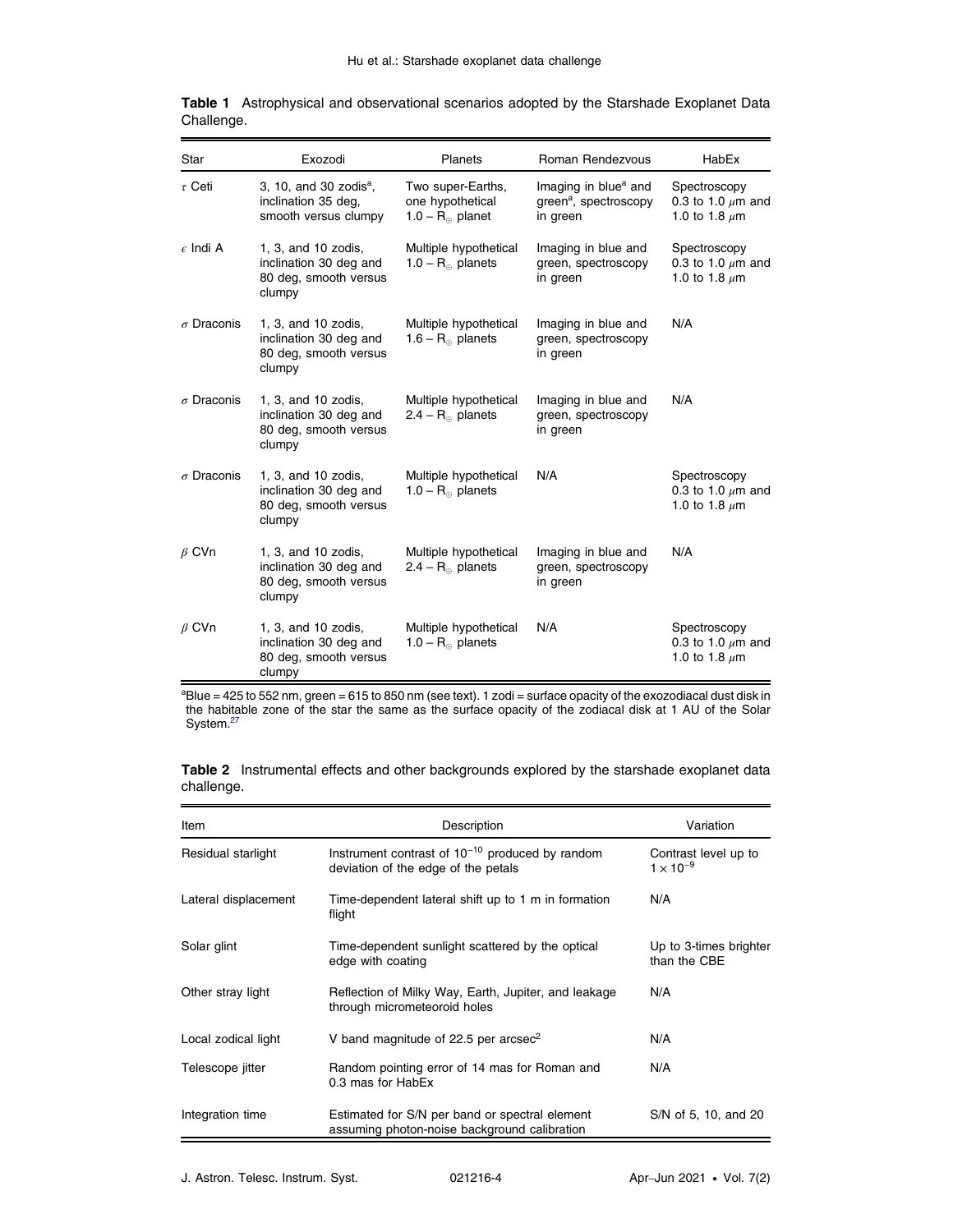requirements on key instrument performance parameters. The algorithms and science insight gained in the study will be disseminated among science communities via publications and code releases.

The first set of synthetic images has been released to the public in January 2021 and the community participation of the data challenge has started.<sup>[28](#page-8-0)</sup> The data challenge is scheduled to be completed by September 2021.

### 2.2 Astrophysical and Observational Scenarios

Table [1](#page-3-0) lists the astrophysical and observational scenarios adopted as the representative cases for the data challenge. These scenarios are chosen to probe the key and limiting science objectives of starshade rendezvous with Roman and HabEx. Four stars will be included in the study, including two stars <4 pc away (τ Ceti and ε Indi A), one star in the 5- to 6-pc distance range (σ Draconis), and one star in the ∼8-pc distance range ( $\beta$  CVn). These stars are in the nominal target lists of both starshade rendezvous with Roman and HabEx.<sup>[12](#page-7-0),[13](#page-7-0)</sup>

While detecting and spectrally characterizing Earth-sized planets in the habitable zones of all these stars belongs to HabEx's science goals, this would only be possible for  $\lt$ 4-pc stars with Roman.<sup>[17](#page-7-0)[,29](#page-8-0)</sup> Therefore, we assume hypothetical  $1.0 - R_{\oplus}$  planets when simulating HabEx observations, and larger planets when simulating Roman observing  $\sigma$  Draconis and  $\beta$  CVn. For the larger planets, we consider the two dominant populations of planets discovered by "Kepler":<sup>[30](#page-8-0)</sup> the "super-Earth" population with a representative radius of 1.6  $R_{\oplus}$  and a larger-radius population with a representative radius of 2.4  $R_{\text{A}}$ . The super-Earth populations are likely dominated by large rocky planets, $31$  and the larger-radius population can either be rocky planets with mas-sive H<sub>2</sub>/He gas envelopes<sup>32,[33](#page-8-0)</sup> or planets with massive water envelopes.<sup>34,35</sup> We use Exo-REL,<sup>36</sup> a well-documented model for exoplanet clouds and reflected-light spectra, to simulate the input spectra of the planets.

The star  $\tau$  Ceti deserves special attention because of its known planets and outer dust disk. The analyses of radial-velocity data have not reached a consensus, but the two outer planets (the planets e and f) near its habitable zone are consistent between analyses.<sup>[37,38](#page-8-0)</sup> A debris disk has been detected with far-infrared and radio observations,<sup>39–[41](#page-8-0)</sup> with an inner edge at ∼6 AU, an outer edge at ∼50 AU, and an inclination of ∼35 deg. The knowledge motivates us to consider the following in the data challenge for  $\tau$  Ceti. (1) We adopt the debris disk's inclination as the inclination of the planets and the exozodiacal disk. As such, the true masses of the planets e and f are ∼6.9  $M_{\oplus}$ . We further consider the possibility that the planets are either predominantly rocky or with large water envelopes<sup>34</sup> in estimating their radii and simulating the spectra. (2) We include the possibility of a denser exozodiacal disk to test its impact on planet detection (Table [1](#page-3-0)). The LBTI exozodiacal disk survey did not detect a disk at  $\tau$  Ceti, but the  $1 - \sigma$  upper limit is 44 zodis. $^{42}$  $^{42}$  $^{42}$  (3) We include another planet, with Earth's radius and Earth's mass, between the orbits of the planets e and f. This hypothetical planet is predicted by orbital dynamics and exoplanet population-level information.<sup>[43](#page-8-0)</sup> We verify that the planet would be dynamically stable <sup>[44](#page-8-0)</sup> and would induce a radial-velocity signal amplitude of ∼6 cm s<sup>-1</sup>, which is well below the detection limit of existing data.

In this data challenge, we will test the ability to detect planets embedded in their exozodiacal disk. Because it is not practical to simulate a self-consistent disk with the planets assumed given the uncertainties in the source of the particles, the existence of outer planets, as well as the particle size distributions—we instead attempt to bound the problem by considering the endmembers of a "smooth" disk and a "clumpy" disk. For the smooth disk, we adopt a solar-system disk density profile and use Zodipic $45$  to simulate the intensity including the effects of inclination and particle forward scattering.<sup>[23](#page-7-0)</sup> The clumpy disk represents a more challenging scenario for planet detection, where clumps of dust particles are trapped in mean-motion resonance with the planets.<sup>22,23</sup> To our knowledge, this would be the first time that potential structures of the exozodiacal disk are assessed against the imaging and detection of small exoplanets of nearby stars. We envision the data challenge would eventually inform us to what extent a clumpy disk would hinder the revelation of the planets in the system.

Lastly, we design the observational scenarios to mimic the basic ideas of operation outlined by starshade rendezvous with  $Roman<sup>12</sup>$  $Roman<sup>12</sup>$  $Roman<sup>12</sup>$  and  $HabEx<sup>13</sup>$  $HabEx<sup>13</sup>$  $HabEx<sup>13</sup>$  Starshade rendezvous with Roman would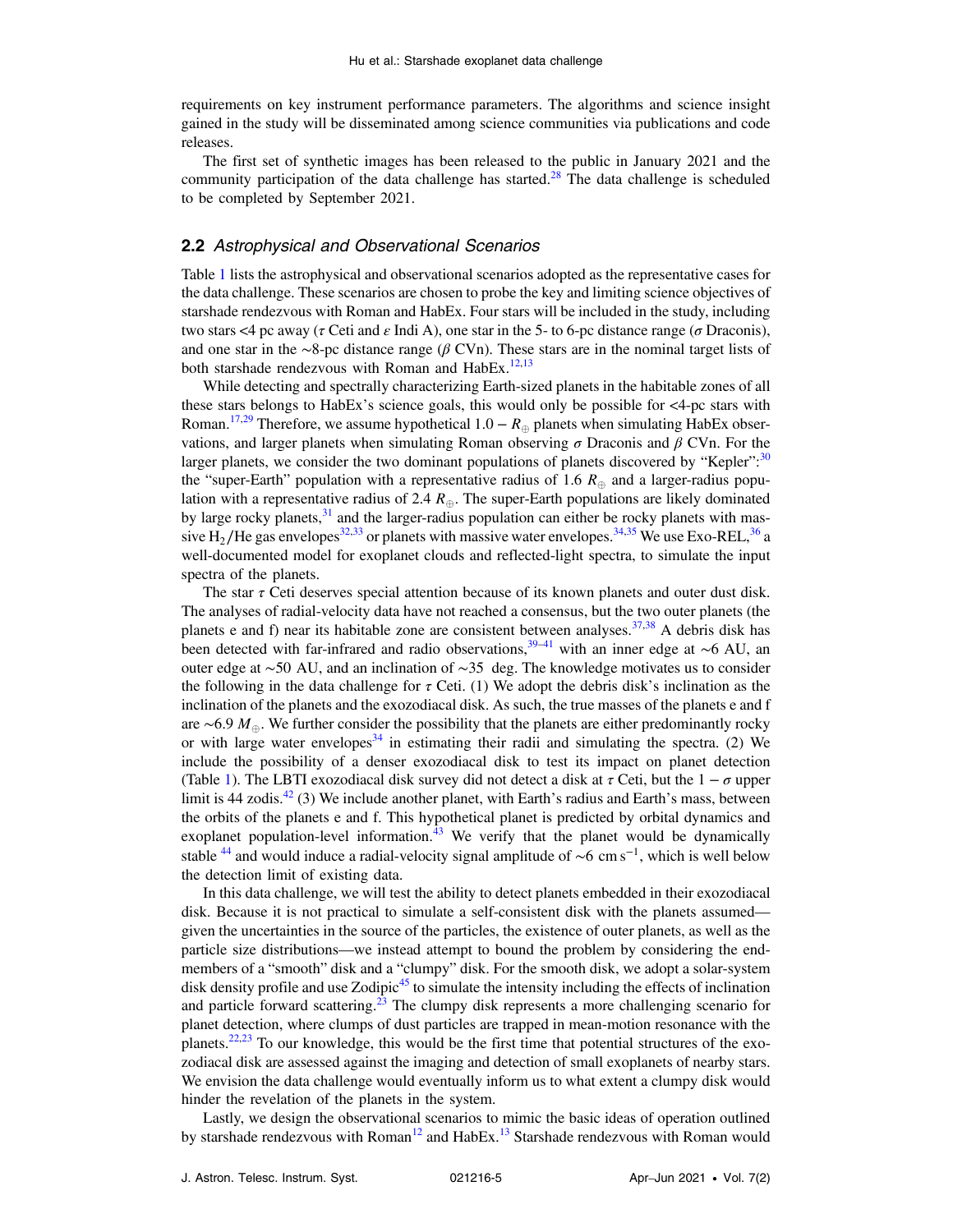perform broadband searches of small planets, and if any feasible planets are detected, conduct spectroscopy immediately following imaging in the green band (615 to 800 nm).<sup>[29](#page-8-0)</sup> We adopt this philosophy by considering two visits per astrophysical scenario, each with both broadband imaging and slit-prism spectroscopy. We will additionally explore two aspects for starshade rendezvous with Roman. (1) We will include broadband imaging in the blue band (425 to 552 nm) and compare it with the green band. The blue band would have less exozodiacal light per resolution element and may thus lead to better planet detection. (2) We will include the green-band spectroscopy up to 850 nm, where the expected instrument contrast degrades from 10<sup>-10</sup> at 800 nm to 10<sup>-9</sup> at 850 nm.<sup>[12](#page-7-0)</sup> This is motivated by the desire to extend coverage to longer wave-lengths to reduce spectral degeneracies<sup>[46](#page-8-0)</sup> and the realization that an instrument contrast of  $10^{-9}$ may be sufficient.<sup>[17](#page-7-0)</sup> HabEx would conduct most planet searches with its coronagraph and per-form integral field spectroscopy with its starshade.<sup>[13](#page-7-0)</sup> We thus focus on spectroscopy for HabEx, also considering two visits per astrophysical scenario. As all scenarios adopted contain planets that fit the definition of "high-interest" by HabEx, we will include near-infrared spectroscopy (1.0 to 1.8  $\mu$ m) in addition to the 0.3 to 1.0  $\mu$ m band for all scenarios. It is noteworthy that this entails two spectral integrations per visit, as the starshade needs to be located at a different separation from the telescope for conducting the near-infrared spectroscopy. Because this data challenge focuses on image processing and background calibration, it does not address potential synergy between a starshade and the CGI of Roman, or other operational and logistical constraints of the starshade.

#### 2.3 Instrument Effects

Table [2](#page-3-0) lists the instrumental and other effects to be included in the synthetic images and explored by the data challenge. We will adopt the CBEs for the residual starlight, solar glint, other stray light, and formation flying performance as summarized by Hu et al.<sup>[17](#page-7-0)</sup> As the residual starlight contrast is the fundamental requirement that controls mechanical precision tolerance, we will vary the contrast level and see how much we could tolerate without adversely impacting planet detection and background calibration. We will adopt the latest estimate of the brightness of the solar glint<sup>26</sup> and also investigate how much brighter we could tolerate. Other stray light sources, such as the reflected light of the Milky Way, Earth, Jupiter, as well as the leakage through micrometeoroid holes, will be dimmer than the solar glint by a factor of at least  $2^{16}$ , and their impact will be studied together with the enhancement factor applied to the solar glint (Table [2\)](#page-3-0).

A new effect that will be simulated for the data challenge is the time-dependent variability of these backgrounds. As the solar glint is a starshade's closest analog to speckles in coronagraphic imaging, it is important to include the temporal variability of the stray light to achieve highfidelity image simulations. We consider telescope jitter, lateral motion of the starshade in formation flight, as well as the change in Sun's angle during long integration as the main sources of temporal variability. For instance, images will be produced with realistic random pointing errors. This way, the data challenge will be able to assess the precision of background calibration achievable from real observations and how it compares with the photon-noise limit.

In addition to broadband imaging, we will simulate spectroscopy with Roman's slit-prism spectrometer and HabEx's integral field spectrometer. The simulations will mimic the dispersion of the planets and background sources and the recording of the spectra on the detector. The spectral resolution, as well as the width and orientation of the slit when applicable, will follow the specifications of the mission concepts. For Roman, we will study whether a specific slit orientation would be necessary or preferred for extracting planetary spectra from interfering backgrounds such as exozodiacal light. For instance, the slit may be oriented radially along the axis between the star and the planet, perpendicular to that axis, or at some angle to both—this may affect the ability to subtract off the exozodiacal background. To our knowledge, it will be the first time that slit-prism spectroscopy will be simulated and studied in detail for exoplanet direct imaging using a starshade. The knowledge gained in this analysis will help us better understand the background calibration and planet signal extraction in this form of spectroscopy.

In addition to the parameters listed in Table [2,](#page-3-0) we will adopt the telescope and instrument parameters designed for Roman and HabEx, including the optical throughput and detector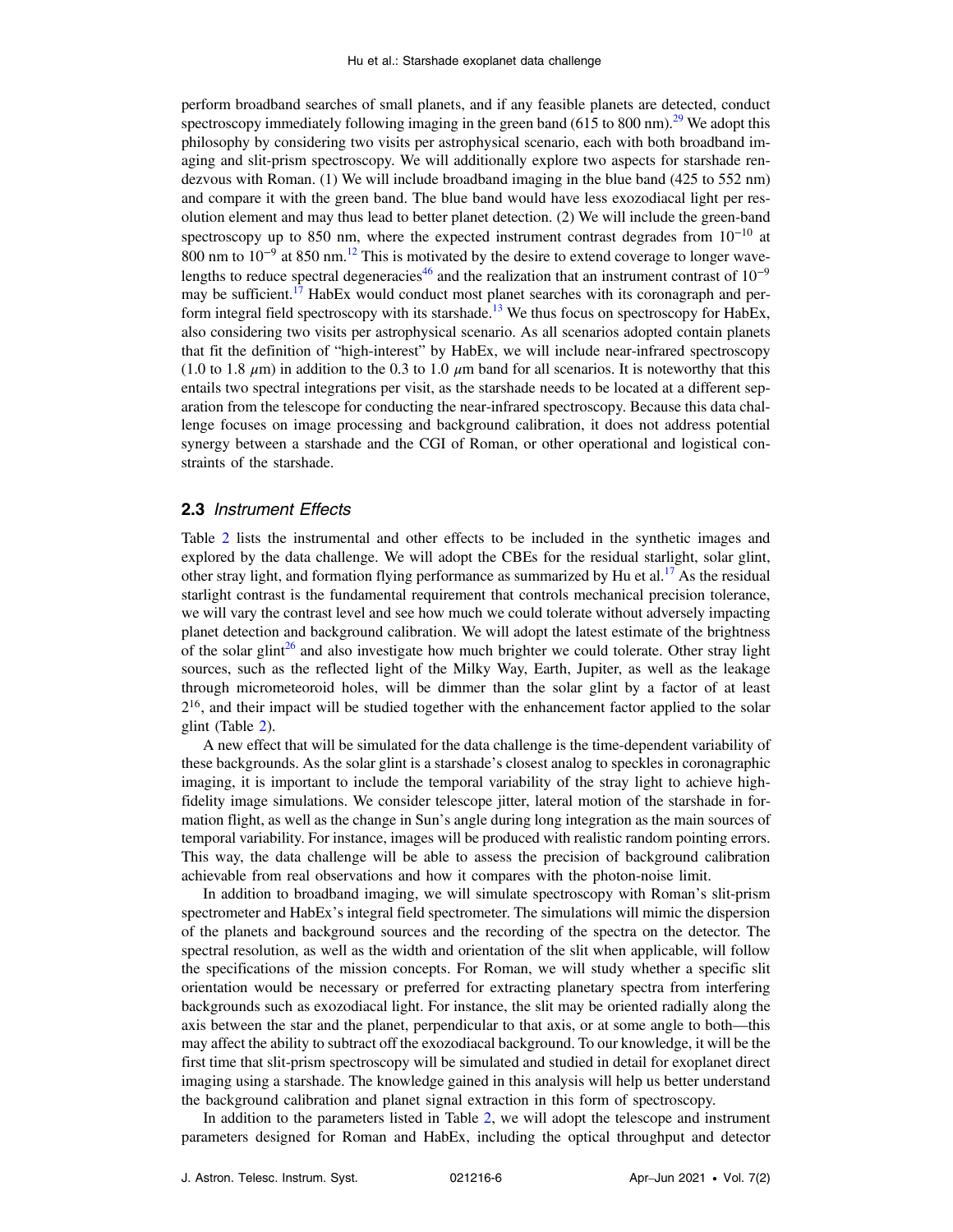<span id="page-6-0"></span>properties. The frame rate will be chosen for each observation consistent with the photon counting mode of the electron-multiplying CCDs and the detector noise as the combination of dark current and clock-induced charge will be included accordingly.<sup>[16](#page-7-0)</sup>

# 3 Summary and Expected Outcomes

To summarize, the Starshade Exoplanet Data Challenge will assess the noise budget of exoplanet observations using a starshade and determine the precision of background calibration achievable with synthetic images. As described in Sec. [2,](#page-2-0) the data challenge will be based on the hitherto most realistic simulations of starshade-assisted observations that explore the expected diversity of planet types as well as the density, structure, and inclination of the dust disks around the nearby stars. In addition to an ensemble of instrumental effects, we will include temporal variability of residual starlight and stray light due to the starshade's motion and telescope's jitter. The high-fidelity synthetic images will help us better understand the detection limit of planets and their spectra as a function of instrument performance parameters.

Specific outcomes that may be anticipated from the data challenge include (1) estimation of the S/N of planetary parameters (e.g., location, brightness, and spectrum) based on the synthetic images. The estimated S/N, in comparison with the idealized S/N used to set the integration time (Table [2\)](#page-3-0), will tell us how precisely the exozodiacal light and solar glint can be calibrated for planet detection. (2) Detection of exozodiacal disks and constraints of their density, inclination, and possible clumpy structures. We will assess what we could learn about exozodiacal dust disks from direct-imaging observations using a starshade and also evaluate whether the clumpy structures would interfere with planet detection. (3) Extraction of planetary spectra, especially from slit-prism spectroscopy. Using synthetic images, we will evaluate whether it would be feasible to extract planetary spectra when both the planet and the extended background of exozodiacal light are dispersed onto the detector. As a whole, these insights will tell us what we could realistically expect to learn about planets and disks around nearby stars using a starshade, and how these capabilities would depend on the instrument contrast and the suppression of solar glint and other straylight.

The image-processing algorithms and science insight gained in this exercise may also advance high-contrast imaging astronomy in general. Compared to coronagraph direct imaging from the ground and in space, where creative algorithms have been developed to subtract backgrounds and speckles, starshade-assisted direct imaging mainly presents a different set of problems, associated with distinguishing planets from the exozodiacal disk, as well as removing stray light terms specific to the starshade. The data challenge will enable a cross-disciplinary development of techniques to be used to maximize the science yield of the future missions using starshades, ranging from step-by-step (e.g., image subtractions and feature extraction) to more holistic (e.g., Bayesian inversion and deep learning) image analyzing techniques. With the synthetic images, algorithms, science and technology insight, and community partnership, the Starshade Exoplanet Data Challenge will result in an enduring legacy that advances exoplanet astronomy in the years to come.

# Acknowledgments

We thank Karl Stapelfeldt, Eric Mamajek, Christopher Stark, and Phil Willems for helpful discussions. The research was carried out at the Jet Propulsion Laboratory, California Institute of Technology, under a contract with the National Aeronautics and Space Administration (No. 80NM0018D0004). @2020 California Institute of Technology. Government sponsorship acknowledged.

## **References**

1. R. Mandelbaum et al., "The Third Gravitational Lensing Accuracy Testing (GREAT3) challenge handbook," [Astrophys.](https://doi.org/10.1088/0067-0049/212/1/5) J. Suppl. Ser. 212, 5 (2014).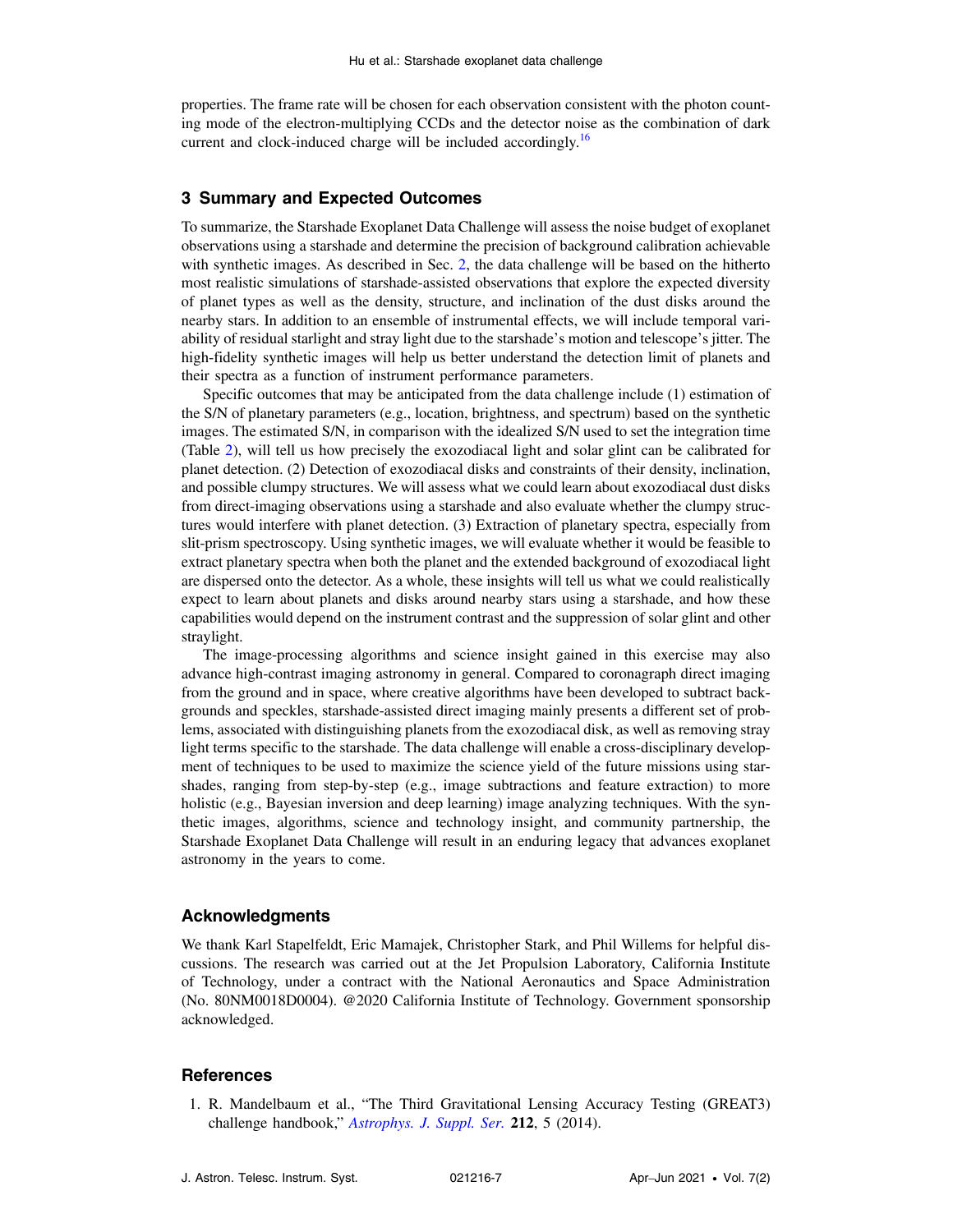- <span id="page-7-0"></span>2. D. Meacher et al., "Mock data and science challenge for detecting an astrophysical stochastic gravitational-wave background with Advanced LIGO and Advanced Virgo," [Phys.](https://doi.org/10.1103/PhysRevD.92.063002) [Rev.](https://doi.org/10.1103/PhysRevD.92.063002) D 92, 063002 (2015).
- 3. X. Dumusque, "Radial velocity fitting challenge-I. Simulating the data set including realistic stellar radial-velocity signals," Astron. [Astrophys.](https://doi.org/10.1051/0004-6361/201628672) 593, A5 (2016).
- 4. X. Dumusque et al., "Radial-velocity fitting challenge-II. First results of the analysis of the data set," Astron. [Astrophys.](https://doi.org/10.1051/0004-6361/201628671) 598, A133 (2017).
- 5. J. G. Ingalls et al. "Results of the 2015 Spitzer exoplanet data challenge: repeatability and accuracy of exoplanet eclipse depths," in Am. Astron. Soc. Meeting, Abstract #228, 401.04 (2016).
- 6. D. Spergel et al., "Wide-field infrared survey telescope-astrophysics focused telescope assets WFIRST-AFTA 2015 report," arXiv:1503.03757 (2015).
- 7. R. Akeson et al., "The wide field infrared survey telescope: 100 Hubbles for the 2020s," arXiv:1902.05569 (2019).
- 8. R. Street and WFIRST Microlensing Science Investigation Team, "WFIRST: microlensing analysis data challenge," in Am. Astron. Society Meeting, Abstract #231, 158.06 (2018).
- 9. S. Hildebrandt and M. TurnbullExoplanet Data Challenge Team, "WFIRST: exoplanet data challenge. Atmospheric retrieval results," in Am. Astron. Soc. Meeting, Abstract #231, 158.03 (2018).
- 10. A. M. Mandell et al., "The WFIRST coronagraph exoplanet data challenge," in Am. Astron. Soc. Meeting, Abstract #233, 140.44 (2019).
- 11. [https://www.exoplanetdatachallenge.com.](https://www.exoplanetdatachallenge.com)
- 12. S. Seager et al., "Starshade rendezvous probe mission," Bull. Am. Astron. Soc. 51, 106 (2019).
- 13. B. S. Gaudi et al., "The Habitable Exoplanet Observatory (HabEx) mission concept study final report," arXiv:2001.06683 (2020).
- 14. M. C. Turnbull et al., "The search for habitable worlds. 1. The viability of a starshade mis-sion," Publ. [Astron.](https://doi.org/10.1086/666325) Soc. Pac. 124(915), 418 (2012).
- 15. C. C. Stark et al., "Maximized exoearth candidate yields for starshades," J. [Astron.](https://doi.org/10.1117/1.JATIS.2.4.041204) Telesc. [Instrum.](https://doi.org/10.1117/1.JATIS.2.4.041204) Syst. 2(4), 041204 (2016).
- 16. C. C. Stark et al., "Exoearth yield landscape for future direct imaging space telescopes," J. Astron. Telesc. [Instrum.](https://doi.org/10.1117/1.JATIS.5.2.024009) Syst. 5(2), 024009 (2019).
- 17. R. Hu et al., "Overview and reassessment of noise budget of starshade exoplanet imaging," J. Astron. Telesc. [Instrum.](https://doi.org/10.1117/1.JATIS.7.2.021205) Syst. 7(2), 021205 (2021).
- 18. A. Harness et al., "Demonstration of high contrast in monochromatic light at a flight-like Fresnel number," NASA Starshade Technology Development Activity Milestone Report 1a, 2019, [https://exoplanets.nasa.gov/internal\\_resources/1210/](https://exoplanets.nasa.gov/internal_resources/1210/).
- 19. A. Harness et al., "Demonstration of high contrast in broadband light at a flight-like Fresnel number," NASA Starshade Technology Development Activity Milestone Report 1b, 2019, [https://exoplanets.nasa.gov/internal\\_resources/1211/](https://exoplanets.nasa.gov/internal_resources/1211/).
- 20. E. Hilgemann et al., "Demonstration of solar glint lobe scatter performance," NASA Starshade Technology Development Activity Milestone Report 3, 2019, [https://exoplanets](https://exoplanets.nasa.gov/internal_resources/1544/) [.nasa.gov/internal\\_resources/1544/.](https://exoplanets.nasa.gov/internal_resources/1544/)
- 21. T. Flinois et al., "Lateral formation sensing and control," NASA Starshade Technology Development Activity Milestone Report 4, 2018, [https://exoplanets.nasa.gov/internal\\_](https://exoplanets.nasa.gov/internal_resources/1077/) [resources/1077/.](https://exoplanets.nasa.gov/internal_resources/1077/)
- 22. C. C. Stark and M. J. Kuchner, "The detectability of exo-earths and super-Earths via resonant signatures in exozodiacal clouds," [Astrophys.](https://doi.org/10.1086/591442) J. 686(1), 637 (2008).
- 23. C. C. Stark, "The transit light curve of an exozodiacal dust cloud," [Astronom.](https://doi.org/10.1088/0004-6256/142/4/123) J. 142(4), 123 (2011).
- 24. S. R. Hildebrandt et al., "SISTER: Starshade Imaging Simulation Toolkit for Exoplanet Reconnaissance," J. Astronom. Telesc. Instrum. Syst. 7(2) (2021).
- 25. <http://sister.caltech.edu>
- 26. D. McKeithen et al., "Antireflection coatings on starshade optical edges for solar glint suppression," J. Astron. Telesc. [Instrum.](https://doi.org/10.1117/1.JATIS.7.2.021208) Syst. 7(2), 021208 (2021).
- 27. C. C. Stark et al., "Maximizing the exoearth candidate yield from a future direct imaging mission," *[Astrophys.](https://doi.org/10.1088/0004-637X/795/2/122) J.* **795**, 122 (2014).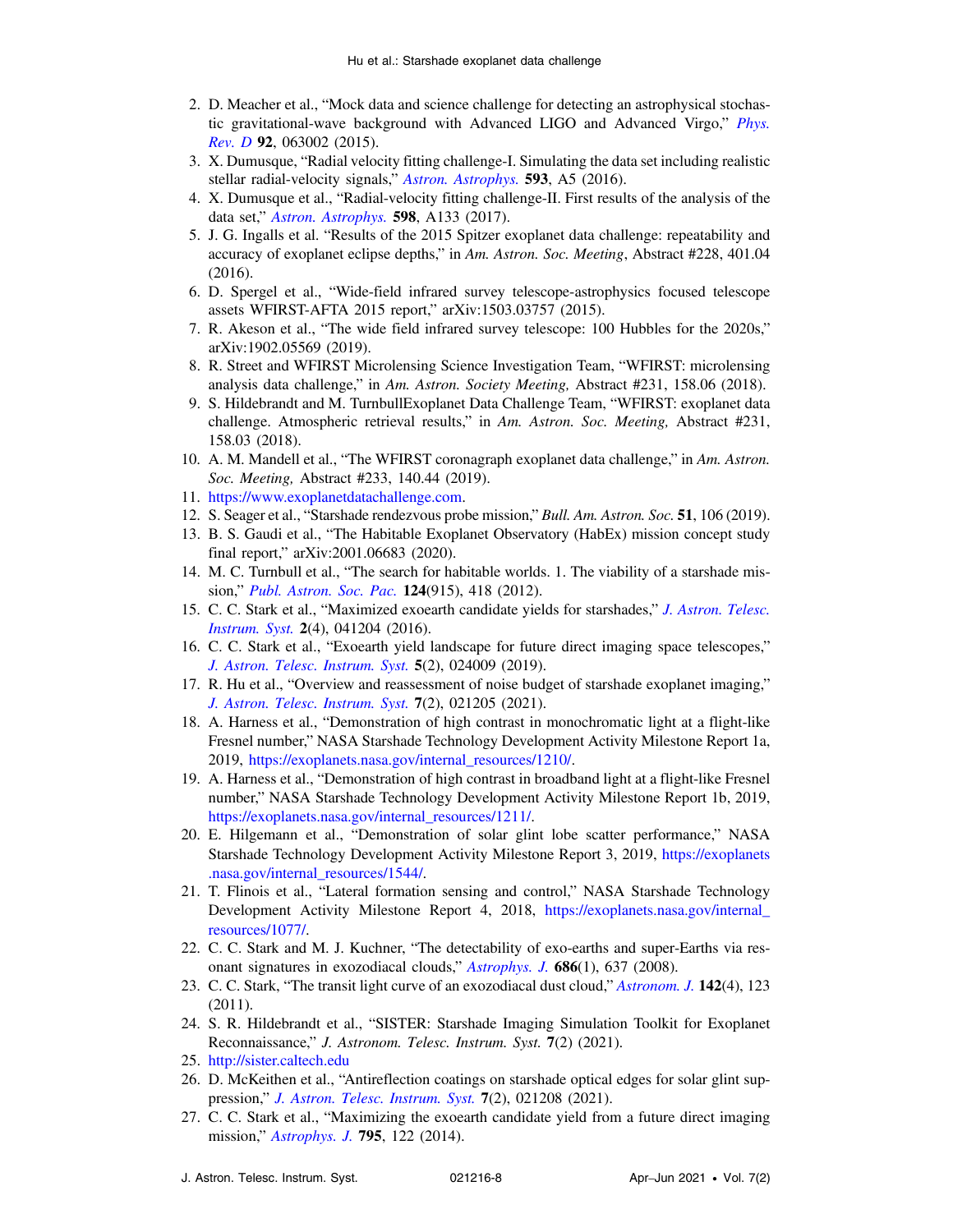- <span id="page-8-0"></span>28. [https://exoplanets.nasa.gov/exep/technology/starshade-data-challenge/.](https://exoplanets.nasa.gov/exep/technology/starshade-data-challenge/)
- 29. A. Romero-Wolf et al., "Starshade rendezvous: exoplanet sensitivity and observing strategy," J. Astron. Telesc. [Instrum.](https://doi.org/10.1117/1.JATIS.7.2.021210) Syst. 7(2), 021210 (2021).
- 30. B. J. Fulton and E. A. Petigura, "The California-Kepler survey. VII. Precise planet radii leveraging Gaia dr2 reveal the stellar mass dependence of the planet radius gap," [Astron.](https://doi.org/10.3847/1538-3881/aae828) J. 156(6), 264 (2018).
- 31. L. A. Rogers, "Most 1.6 earth-radius planets are not rocky," [Astrophys.](https://doi.org/10.1088/0004-637X/801/1/41) J. 801(1), 41 (2015).
- 32. J. E. Owen and Y. Wu, "The evaporation valley in the Kepler planets," [Astrophys.](https://doi.org/10.3847/1538-4357/aa890a) J. 847(1), 29 (2017).
- 33. S. Jin and C. Mordasini, "Compositional imprints in density–distance–time: a rocky composition for close-in low-mass exoplanets from the location of the valley of evaporation," [Astrophys.](https://doi.org/10.3847/1538-4357/aa9f1e) J. 853(2), 163 (2018).
- 34. L. Zeng et al., "Growth model interpretation of planet size distribution," Proc. Natl. [Acad.](https://doi.org/10.1073/pnas.1812905116) [Sci.](https://doi.org/10.1073/pnas.1812905116) U. S. A. 116(20), 9723–9728 (2019).
- 35. O. Mousis et al., "Irradiated ocean planets bridge super-Earth and sub-Neptune populations," [Astrophys.](https://doi.org/10.3847/2041-8213/ab9530) J. Lett. 896(2), L22 (2020).
- 36. R. Hu, "Information in the reflected-light spectra of widely separated giant exoplanets," [Astrophys.](https://doi.org/10.3847/1538-4357/ab58c7) J. 887, 166 (2019).
- 37. M. Tuomi et al., "Signals embedded in the radial velocity noise-periodic variations in the  $\tau$ Ceti velocities," Astron. [Astrophys.](https://doi.org/10.1051/0004-6361/201220509) 551, A79 (2013).
- 38. F. Feng et al., "Color difference makes a difference: four planet candidates around  $\tau$  Ceti," [Astron.](https://doi.org/10.3847/1538-3881/aa83b4) J. 154(4), 135 (2017).
- 39. J. Greaves et al., "The debris disc around  $\tau$  Ceti: a massive analogue to the Kuiper belt," Mon. Not. R. [Astron.](https://doi.org/10.1111/j.1365-2966.2004.07957.x) Soc. 351(3), L54–L58 (2004).
- 40. S. Lawler et al., "The debris disc of solar analogue  $\tau$  Ceti: Herschel observations and dynamical simulations of the proposed multiplanet system," Mon. Not. R. [Astron.](https://doi.org/10.1093/mnras/stu1641) Soc. 444(3), 2665–2675 (2014).
- 41. M. A. MacGregor et al., "Alma observations of the debris disk of solar analog  $\tau$  Ceti," [Astrophys.](https://doi.org/10.3847/0004-637X/828/2/113) J. 828(2), 113 (2016).
- 42. S. Ertel et al., "The HOSTS survey for exozodiacal dust: observational results from the complete survey," [Astron.](https://doi.org/10.3847/1538-3881/ab7817) J. 159, 177 (2020).
- 43. J. Dietrich and D. Apai, "An integrated analysis with predictions on the architecture of the Ceti planetary system, including a habitable zone planet," [Astron.](https://doi.org/10.3847/1538-3881/abc560) J. 161(1), 17 (2020).
- 44. S. R. Kane et al., "A catalog of Kepler habitable zone exoplanet candidates," [Astrophys.](https://doi.org/10.3847/0004-637X/830/1/1) J. 830(1), 1 (2016).
- 45. M. Kuchner, "Zodipic: zodiacal cloud image synthesis," Astrophysics Source Code Library, ascl–1202 (2012).
- 46. M. Damiano, R. Hu, and S. R. Hildebrandt, "Multi-orbital-phase and multiband characteri-zation of exoplanetary atmospheres with reflected light spectra," [Astron.](https://doi.org/10.3847/1538-3881/abb76a) J. 160(5), 206 (2020).

Renyu Hu is a scientist at the Jet Propulsion Laboratory (JPL) and his research strives to identify and characterize habitable environments in the Solar System and beyond. He is the Starshade scientist of the NASA Exoplanet Exploration Program, providing science leadership to the S5 Starshade Technology Development Activity and managing the Starshade Science and Industry Partnership program. He received his PhD in planetary science from Massachusetts Institute of Technology in 2013.

Sergi R. Hildebrandt is a scientist at the JPL and lecturer at the California Institute of Technology. He received a PhD in theoretical physics at the University of Barcelona. He has worked in the data analysis of the cosmic microwave background, adaptive optics in the visible, and more recently the development of SISTER, a user-friendly, open-source, tool that generates starshade simulations with high fidelity.

Mario Damiano is a postdoc fellow at JPL. He performs data analysis to study and interpret the spectroscopic characteristics of exoplanetary atmospheres to unveil atmospheric composition